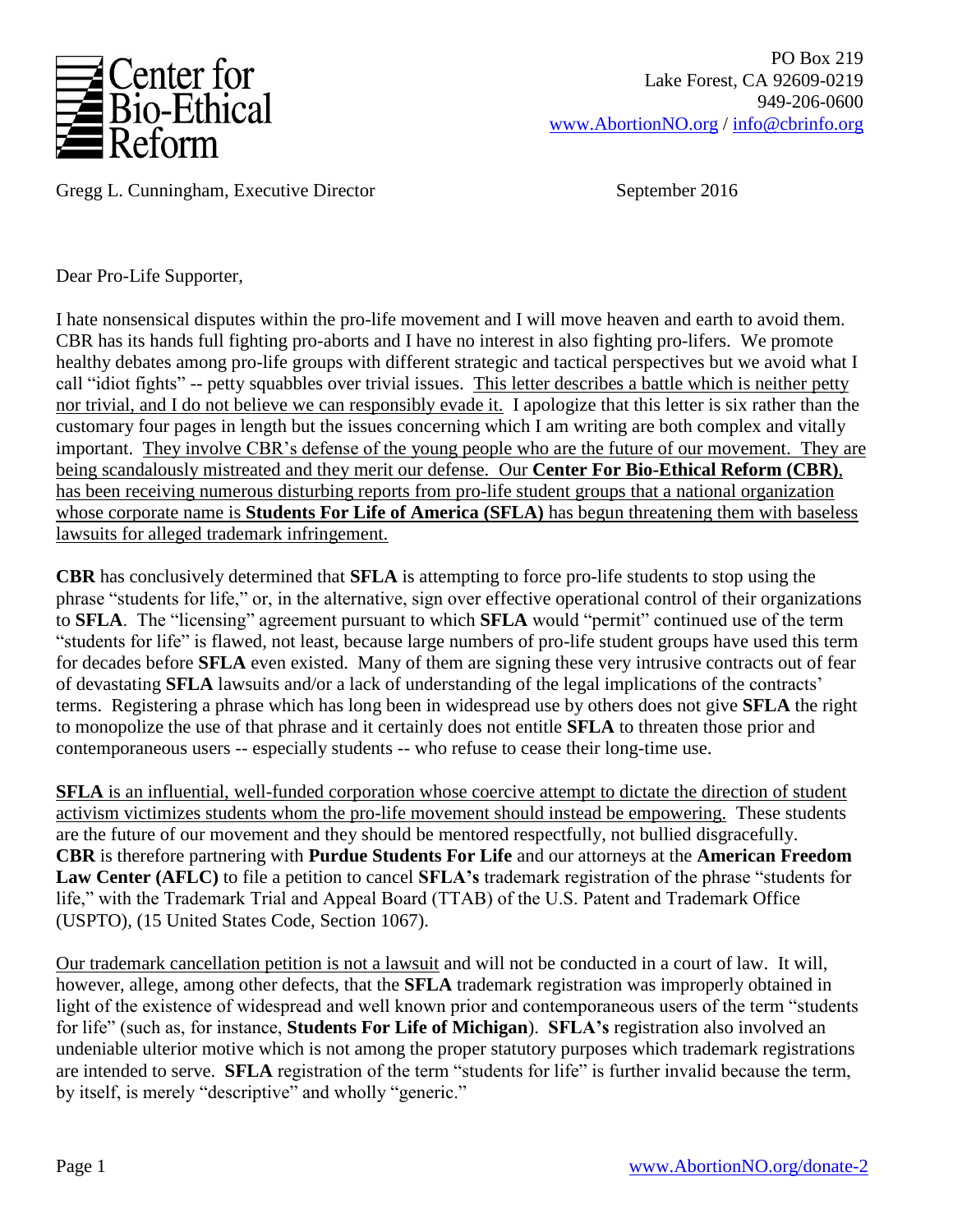It must be emphasized that this trademark cancellation petition will target only **SFLA's** illegitimate ownership claims regarding the phrase "students for life." We will file no challenge to **SFLA's** registration of the trademarked terms "**Students For Life of America"** or "**SFLA."** Nor will we seek to cancel its registration of trade and service marks which depict paired candles, or any other marks properly obtained. Our goal is to ensure that everyone, not merely **SFLA**, can continue to use the term "students for life." If we win, **SFLA** will still be able to use the term. If we lose, **SFLA** will continue to threaten lawsuits against anyone else using the term.

## **A. PRIOR USE GROUNDS FOR CANCELLATION OF SFLA TRADEMARK REGISTRATION**

The Trademark Act requires trademark registration applicants to sign a declaration (PTO Form 1478) affirming that "The signatory believes that to the best of the signatory's knowledge and belief, no other person has the right to use the mark in commerce, either in the identical form or in … near resemblance …." It strains credulity to imagine that **SFLA**, when signing this declaration, assumedly with advice of counsel, was unaware that more than 30 other parties were widely known to have been using the mark "students for life" for decades before the time of **SFLA's** first use in commerce (2006).

**SFLA** should also have known that more than 40 other parties had been using the term by the time **SFLA**  registered this mark (2015). And those prior users are merely the ones our researchers have documented to this point, by name and date of first use in commerce. More are likely to be identified as our research continues. These discrepancies constitute a statutory ground for cancelling a registrant's trademark registration, in whole or in part. Noted author and trademark counsel Keith Barritt observes that "Under common law, trademark rights within a certain territory are based on priority of use within that territory. Sometimes a federal registrant is not the first user of a mark in a territory, and that an unregistered prior user may have superior rights …." At a minimum, prior users of the mark "students for life" are unquestionably entitled to concurrent use rights, along with **SFLA**.

### **B. IMPROPER ULTERIOR MOTIVE GROUNDS FOR CANCELLATION OF SFLA TRADEMARK REGISTRATION**

A second statutory ground pursuant to which a trademark registration may be cancelled is a registration motivated by an improper ulterior motive. A legitimate purpose for trademark registration is to accord the registrant the degree of "distinctiveness" in the marketplace required to minimize the likelihood of "confusion" in the minds of consumers who might otherwise mistake one provider of goods or services with another.

**SFLA**, however, purposely trademarked a name well known to be in widespread use among campus pro-life organizations. **SFLA** then set about threatening student "prior users" with financially ruinous trademark infringement lawsuits if they refused to sign draconian "licensing" agreements -- which agreements effectively surrendered to **SFLA** operational control of "licensed" campus pro-life organizations. This improper ulterior registration motive is prima facie evidence of an invalid registration intent.

These **SFLA** "licensing" agreements are essentially hostile takeover attempts masquerading as intellectual property claims. They go far beyond conventional prohibitions against the usual trademark concerns. They have little to do with the kinds of errors or omissions which might diminish or tarnish a brand. They seek to exploit an enormous disparity in bargaining power between adults and students as a means of imposing on students **SFLA's** peculiar strategic vision -- without the inconvenience of dialogue, debate or negotiation. This sort of strong-arming breaches **SFLA's** fiduciary responsibility to students who in good faith have placed their trust in **SFLA**.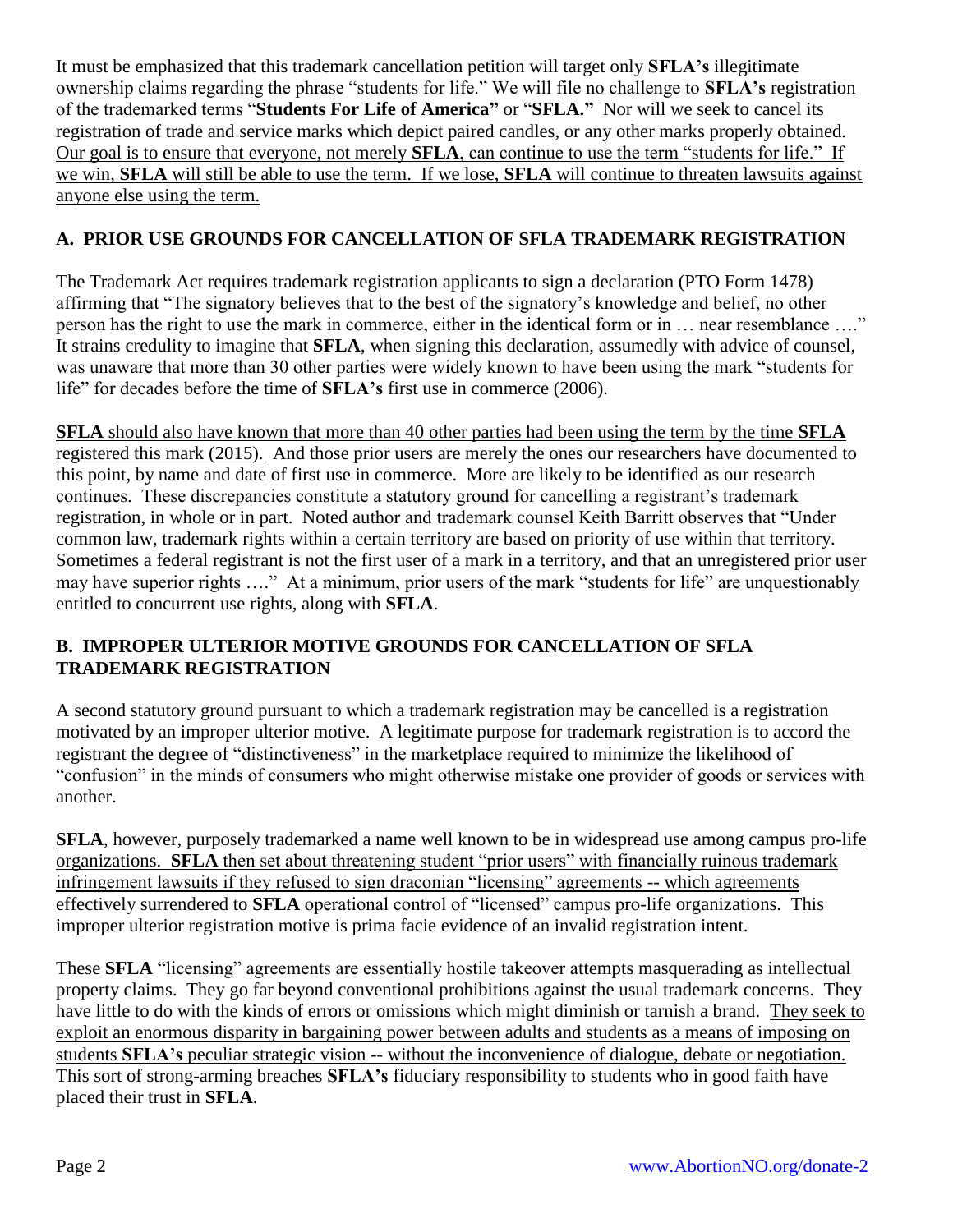Perhaps the most shocking incident in which **SFLA** President Kristan Hawkins threatened trademark lawsuits to obtain possession of pro-life content which didn't belong to her involved a book written by prolife authors John Ensor and Scott Klusendorf. Pastor Ensor and Mr. Klusendorf entered into a publishing agreement to write a book titled *Students For Life*, to which Ms. Hawkins said she would write a short forward. She indeed did write the forward and the authors sent her copies of the proposed book covers with the "*Students for Life*" title clearly depicted. In a September 6, 2012 email she admits "I see you all sent me an email in May to review the book design." In an August 16, 2012 email she says "I know I saw a draft of the book cover design." In a March 26, 2012 email she acknowledges forwarding the book title and cover design to her staff and said "Waiting for our team response and will get back to you." Nonetheless, months later, after thousands of copies of the book had already been printed, Ms. Hawkins demanded that the authors and publishers surrender the title "*Students for Life*" or she would sue them.

In a September 9, 2012 email message to the authors she said "**I REALLY, REALLY, REALLY do not want to do this** [lawsuit against you and your publishers] … and don't want to hurt you … but I cannot allow our brand to be harmed, something we have spent millions of donor funds [sic] creating." But she didn't "create" this "brand." It existed long before **SFLA** existed. And it isn't hers in any exclusive sense. When activism becomes a business, you spend donor dollars creating a brand instead of saving babies. And by pretending that this phrase is hers, she has a weapon with which to coerce control over much of the prolife movement which uses the term "students for life." In the same message she threatened "I don't know what to do at this point besides sending the publishers a cease-and-desist letter and informing him of the legal action we are preparing to take." This sort of abuse of respected pro-life leaders is beyond shameful.

To justify her decision to violate her publishing agreement with Messrs. Klusendorf and Ensor, Ms. Hawkins also complained that the book had religious content, which Ms. Hawkins argued would discredit **SFLA** as a secular organization. In a September 19, 2012 email message she said "Yes, our students are ... majority … Christian, but they know we are a secular organization and they appreciate that about us. We cannot have them wondering if we are becoming a religious organization and hurt our trust with them and relationships with students is [sic] the best thing we have." This is a false statement.

In an undated essay at ChristianPost.com, Ms. Hawkins decried the Urbana Student Missions Conference decision to exclude **SFLA** on grounds that they were not "religious." She then goes on for two pages attempting to refute that claim by arguing that SFLA is indeed religious -- and even Christian. She said "… our mission is to reach young Christians with the pro-life message" because she has "heard heartbreaking stories of Christians who had abortions because they had no support from their community and family. That's a huge failure on the church -- in fact, nearly three out of every four women who have abortions report an affiliation with a Christian denomination." In a slam at the Urbana conference sponsors, she laments that "... young Christian students aren't supported in their pro-life views from other Christian organizations, ones that supposedly follow Christ-like teachings of love and compassion and the calling to protect those who cannot speak for themselves."

Ms. Hawkins further complains Urbana excluded **SFLA** but not Black Lives Matter, despite the latter not being religious (she should have added that they are belligerently pro-abortion). She then criticizes Urbana for booting **SFLA** "… because they decided that advancing the pro-life message and trying to change the culture to make abortion unthinkable isn't something our Lord and Creator would like." Without a hint of ironic awareness, Kristan ejects from her conferences anyone who dares call her out for objectionable behavior -- but she squeals when another group kicks her out of theirs. Ms. Hawkins closes with the pleading declaration that "… I am praying that … [Urbana will] read this response and open the doors for communication, allowing Students For Life and the others in the pro-life movement to work with them … advancing the Lord's will …." She says she is secular to justify breaking publishing agreements and that she is religious to force her way into Christian conferences.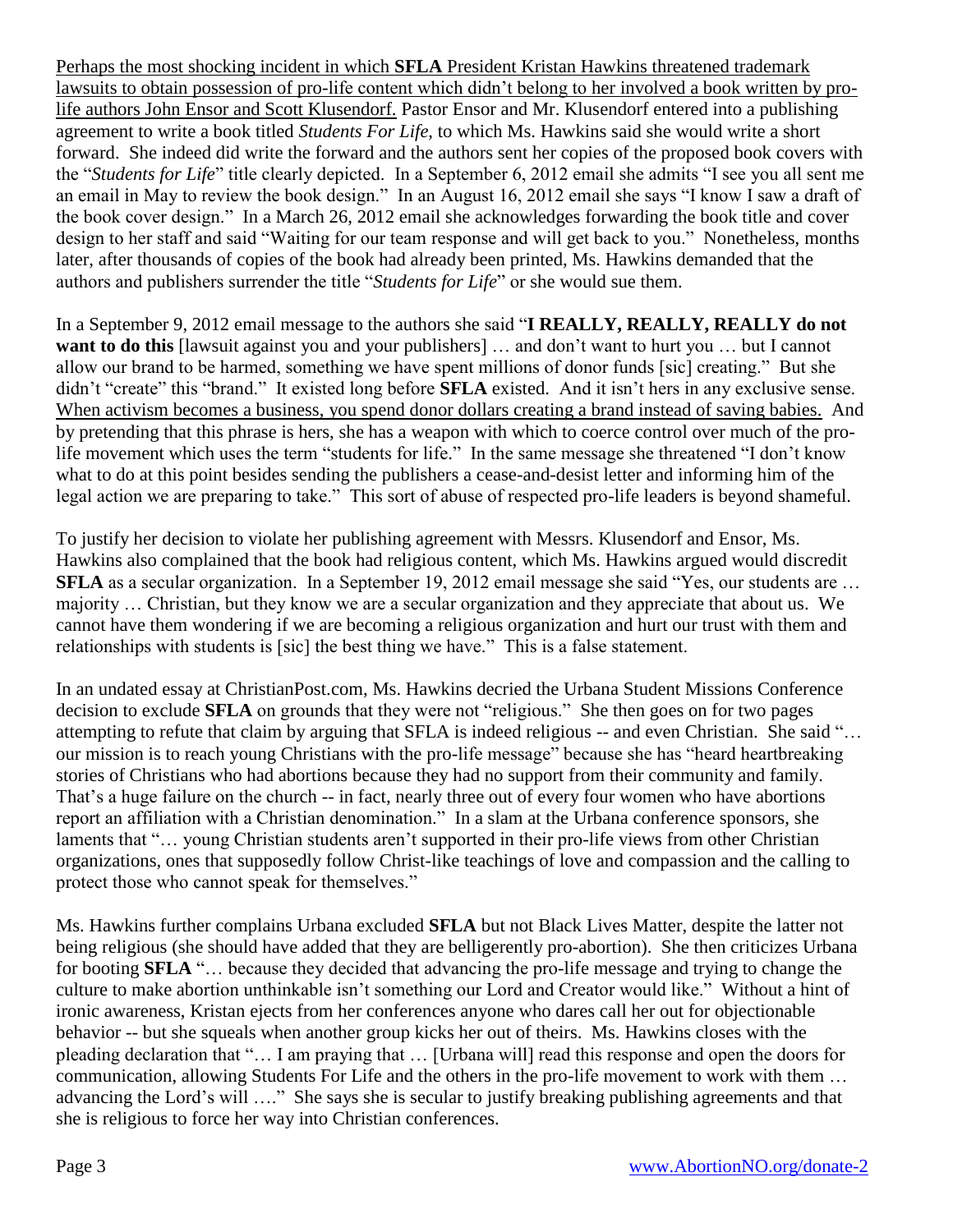None of her trademark objections regarding the Klusendorf/Ensor book *Students For Life* deterred her from forcing the publishers to sell to her the first printing of the book (at a financial loss to the publishers), which she now sells on the **SFLA** website. In an August 15, 2012 email message, she claimed that her board was "concerned about branding confusion, that people will think the book is about **SFLA.**" The publishers told Scott Klusendorf that they intended to recover the loss Ms. Hawkins forced on them by proportionally reducing his and John Ensor's book royalties.

In yet another bullying campaign, Kristan Hawkins is also pressuring pro-life student groups to select only female leaders because she wants the face of the pro-life movement to become progressively less male. This nonsensical policy muscles students into accepting the Planned Parenthood political demand that abortion be defined as a woman's issue concerning which men may be granted no voice. Ms. Hawkins is providing enormous aid and comfort to both Planned Parenthood and Black Lives Matter (the latter by armtwisting students into apologizing for raising the issue of the obscenely high abortion rate in the African-American community).

# **COERCIVE "LICENSING" AGREEMENT TERMS**

In addition to requiring the maintenance of detailed transaction logs, the aforementioned "licensing" agreements accord **SFLA** the right to conduct highly intrusive audits of student organizations. The agreements also demand that the text of all student publications be submitted to Ms. Hawkins for prior approval. These terms thereby grant **SFLA** the power to mandate or prohibit pro-life projects on hundreds of college campuses. Projects which cannot be promoted obviously cannot be conducted.

The agreements further warn regarding these audits that "If **SFLA** finds any deficiencies and notifies you of these deficiencies, your group must take prompt action to correct them." What does the term "deficiency" mean? Whatever **SFLA** wants it to mean. One version of this agreement empowers **SFLA** to force students to appear before an arbitrator of **SFLA's** own choosing. A second version impliedly authorizes **SFLA** to drag students directly into court. We have copies of these agreements and they are unconscionable.

As noted above, should disputes arise between SFLA and any student group, these "licensing" agreements would also confer upon **SFLA** exclusive control over the selection of arbitrators and mediators. **SFLA** also unilaterally dictates the choice of dispute resolution rules. **SFLA** selects the jurisdictions in which disputes will be adjudicated, and the controlling law by which they are decided. **SFLA** also forces students to give up their right to seek judicial resolution of any arbitrated outcome. The agreements even impose an impossible burden which requires students to indemnify **SFLA** for attorney fees and costs should SFLA accuse them of violating the terms of the agreement. Ms. Hawkins knows these young people can't even afford to hire their own attorneys, much less pay for hers. That is why they cower in the face of her threats.

**SFLA** may additionally modify or terminate these agreements at will, but students have no concomitant right of termination unless they agree to turn over to **SFLA** their ownership interest in any portion of the name of their organization which includes the phrase "students for life."

## **STUDENTS FOR LIFE OF AMERICA'S LIKELY ULTERIOR MOTIVE EXPLAINED**

Arguably the most alarming example of a prohibited class of projects include any deemed by **SFLA** to be "uncompassionate." This is a highly pejorative, dog-whistle term, universally understood in the pro-life movement to refer to the public display of abortion photos. In a May 18, 2016 letter to student organizations, **SFLA** admits that abortion photo displays are a primary issue of concern in this clause of the agreement. When students asked that the "licensing" agreement be revised to explicitly remove abortion photos from inclusion in the prohibited "uncompassionate" category, **SFLA** declined their request. **SFLA's** assurances to the contrary notwithstanding are meaningless, as the "licensing" agreements specifically limit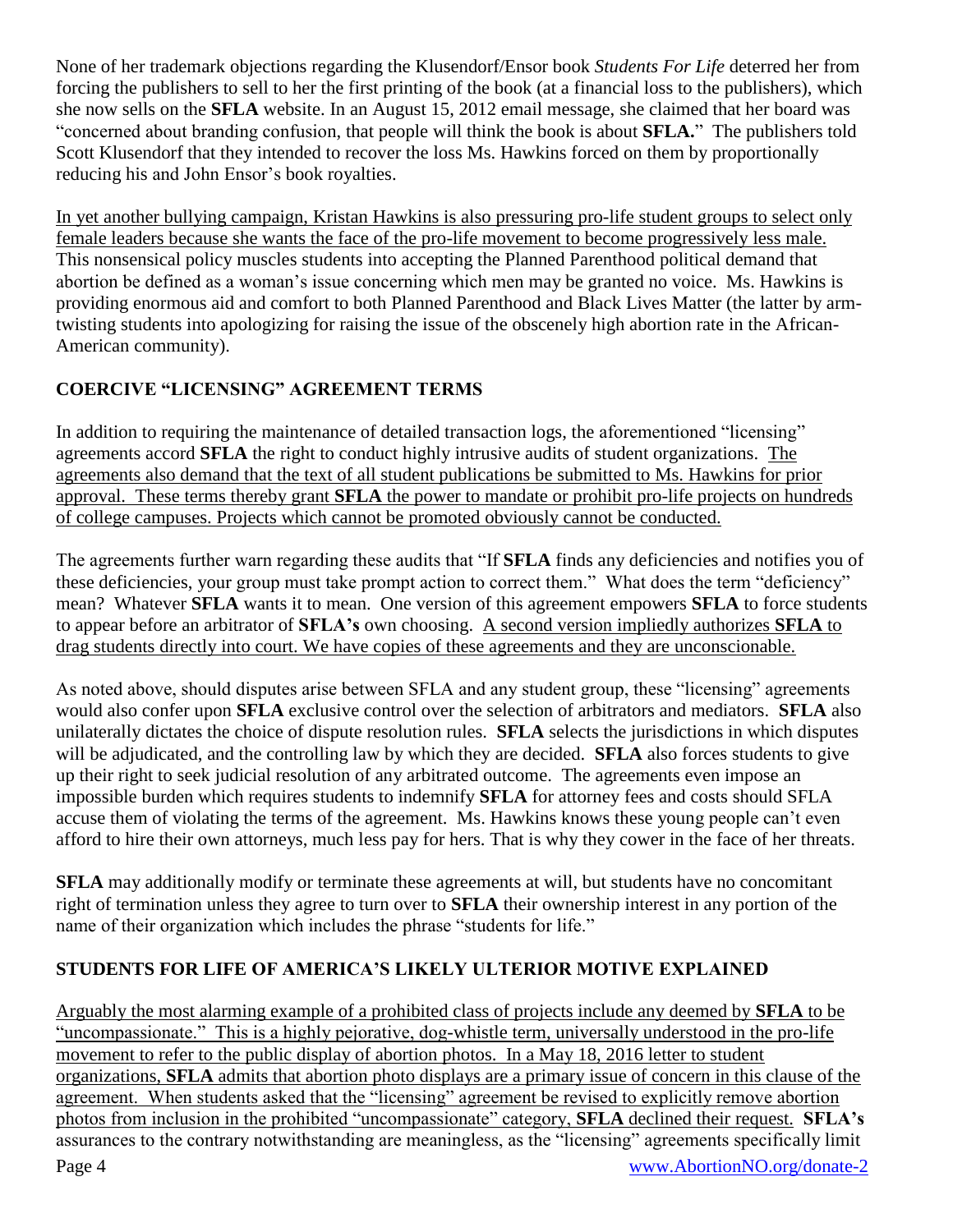controlling terms to those appearing in writing within the agreements themselves. One can only guess what other student projects **SFLA** might arbitrarily decide to prohibit or compel. *And even if SFLA is shamed into abandoning these coercive agreements, nothing short of cancelling their exclusive trademark registration would prevent them from resurrecting these take-over tactics.*

**SFLA** falsely claims neutrality concerning the public display of abortion photos on college campuses. They deny that the organization "actively" opposes such imagery, or "publicly" opposes it. These, however, are deliberately misleading representations. In actuality, Kristan Hawkins, **SFLA** president, both publicly and privately, condemns abortion photos and does so unambiguously: In a July 29, 2015 *Cosmopolitan* magazine interview, she said, "Sadly … [abortion photos have] only seen marginal success, as the messenger was always attacked and dismissed." She sees persecution as a threat rather than an opportunity. In a March 25, 2016 Townhall.com post titled "New Strategies for a New Pro-Life Generation," Ms. Hawkins denounced such imagery as a strategy that "… just doesn't cut it anymore." She also asserted that "It's time to start rethinking the strategy of the pro-life movement … especially the use of graphic images."

In this same post she additionally asks rhetorically whether the abortion imagery included in the **Center For Medical Progress** (**CMP**) undercover Planned Parenthood made these videos "the powerful force that they are?" Her very strange answer is "no." One wonders if, even now, she is aware that it was the **CBR**  abortion imagery in one of these videos which inspired Republican presidential candidate Carly Fiorina to fiercely condemn abortion in a nationally televised presidential primary debate.

In a February 15, 2016 email message from Ms. Hawkins on the topic of **CBR's** ALL Black Lives Matter abortion photo displays (which was forwarded to **CBR** by a third party), the **SFLA** president said "I do not think that … [**CBR**] coming onto the [Purdue] campus the way … [**CBR**] did with … [abortion photos] in Missouri will be helpful …." She added that "We have a real issue with the way … [**CBR**] forced itself onto the campus without the pro-life student group's permission."

She also complained that as a consequence of **CBR's** campus visit, Missouri students were compelled to endure persecution despite attempting to distance themselves from our exhibit. In a related email message (dated December 7, 2015) to **CBR** from a member of that University of Missouri student pro-life group, we learned that **SFLA** was telling students that Kristan Hawkins opposed the display of **CBR** abortion photos on their campus. The student said "[SFLA] told me more than once that … Students For Life of America told … [CBR] that it was not a good idea to come and tried to discourage it." These same **SFLA**-controlled Missouri students said in a social media post that "The images presented by … [CBR] can be offensive, thus, we do not believe their methods of getting the pro-life perspective across are helpful or conducive to rational dialogue." This complaint was followed (in the aforementioned student email message) with an expression of fear that an earlier **CBR** abortion photo display "made our group look bad…" and noted that the 2012 CBR abortion photo display at Missouri "caused the person who was … [then] serving as vice president to quit because he didn't agree with it." The pro-life student group publicly condemned the CBR abortion photo display because they didn't want to be blamed for it.

The United States Patent and Trademark Office does not govern the use to which trademarks are put once registered, but the agency does have the power to consider or reconsider the propriety of a registrant's "intent" in registering a mark. That intent must reflect a good faith attempt to serve a proper trademark purpose. Inaccurately claiming exclusive ownership of a widely used term as a means of forcibly gaining control of student activism is not a proper "intent" by any reasonable standard.

#### **C. INADEQUATE "DISTINCTIVENESS" AS A GROUND FOR CANCELLATION OF SFLA TRADEMARK REGISTRATION**